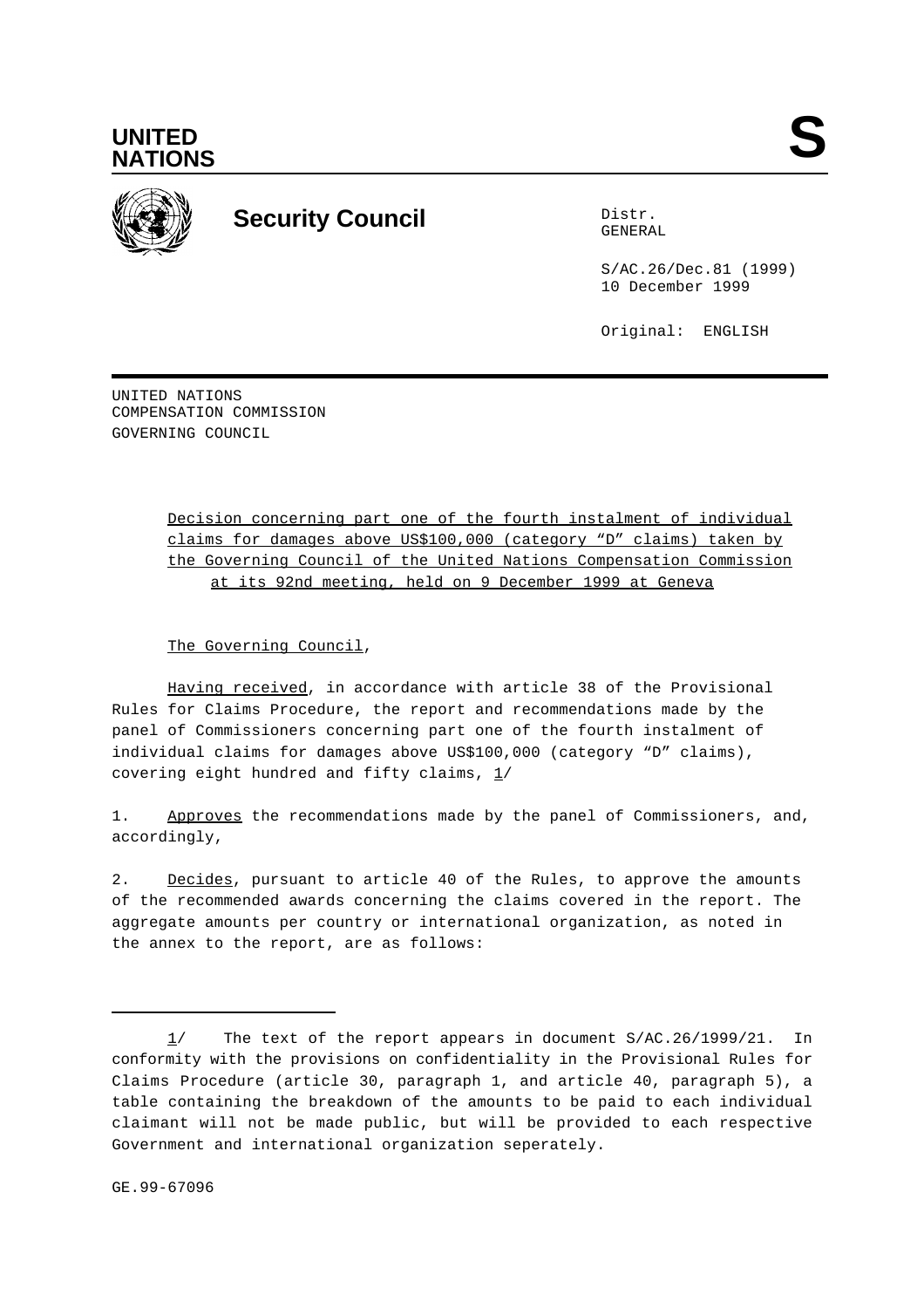| Country or<br>international<br>organization | Number of<br>claims<br>recommended<br>for payment | Number of<br>claims not<br>recommended<br>for payment | Amount of<br>compensation<br>claimed (US\$) | Amount of<br>compensation<br>recommended<br>(USS) |
|---------------------------------------------|---------------------------------------------------|-------------------------------------------------------|---------------------------------------------|---------------------------------------------------|
| Algeria                                     | 1                                                 |                                                       | 200,100.35                                  | 55,469.07                                         |
| Australia                                   | 8                                                 | 1                                                     | 3, 103, 864.44                              | 526, 247.51                                       |
| Austria                                     | $\mathbf 1$                                       |                                                       | 113,707.95                                  | 23,027.82                                         |
| Belgium                                     | $\mathbf{1}$                                      | 1                                                     | 566,826.00                                  | 700.00                                            |
| Bulgaria                                    | $\mathbf 1$                                       |                                                       | 187, 370.25                                 | 66,564.02                                         |
| Canada                                      | 29                                                |                                                       | 5,931,732.19                                | 1,697,291.90                                      |
| Denmark                                     | 3                                                 |                                                       | 426,544.25                                  | 73, 219.55                                        |
| Egypt                                       | 3                                                 | 1                                                     | 4,392,052.15                                | 112,661.39                                        |
| France                                      | 17                                                | 3                                                     | 6,044,488.92                                | 769, 356.83                                       |
| Germany                                     | 17                                                | 1                                                     | 4, 457, 572.13                              | 1,505,235.48                                      |
| Greece                                      | 3                                                 |                                                       | 924,695.81                                  | 176,975.56                                        |
| India                                       | 190                                               | 6                                                     | 47,507,873.26                               | 9,104,304.40                                      |
| Ireland                                     | 2                                                 |                                                       | 204,509.85                                  | 83,656.58                                         |
| Israel                                      | $\overline{2}$                                    | $\qquad \qquad -$                                     | 3,901,543.76                                | 201,163.50                                        |
| Italy                                       | $\mathsf 9$                                       | 1                                                     | 2,327,524.45                                | 530,580.59                                        |
| Japan                                       | 3                                                 |                                                       | 1,000,325.00                                | 379,936.20                                        |
| Jordan                                      | 48                                                | 13                                                    | 15,035,531.70                               | 1,857,575.62                                      |
| Kuwait                                      | 229                                               | 2                                                     | 57, 342, 437.05                             | 42,068,963.28                                     |
| Lebanon                                     | 17                                                |                                                       | 4,744,460.39                                | 2,168,800.48                                      |
| Pakistan                                    | 15                                                | $\mathbf 1$                                           | 2,418,992.14                                | 875, 447.63                                       |
| Philippines                                 | 6                                                 |                                                       | 911,339.72                                  | 438,956.23                                        |
| Poland                                      | 2                                                 | $\overline{\phantom{0}}$                              | 220,052.19                                  | 89, 313. 17                                       |
| Singapore                                   | 1                                                 |                                                       | 123,512.28                                  | 56,668.79                                         |
| Spain                                       | 1                                                 | $\qquad \qquad -$                                     | 111,470.00                                  | 6,228.00                                          |
| Sudan                                       | 5                                                 | 1                                                     | 1,491,495.30                                | 422, 484.85                                       |
| Sweden                                      | 8                                                 | $\qquad \qquad -$                                     | 1,552,328.47                                | 895,837.98                                        |
| Syrian Arab Republic                        | $7\phantom{.0}$                                   | $\qquad \qquad -$                                     | 1,308,846.01                                | 587,627.92                                        |